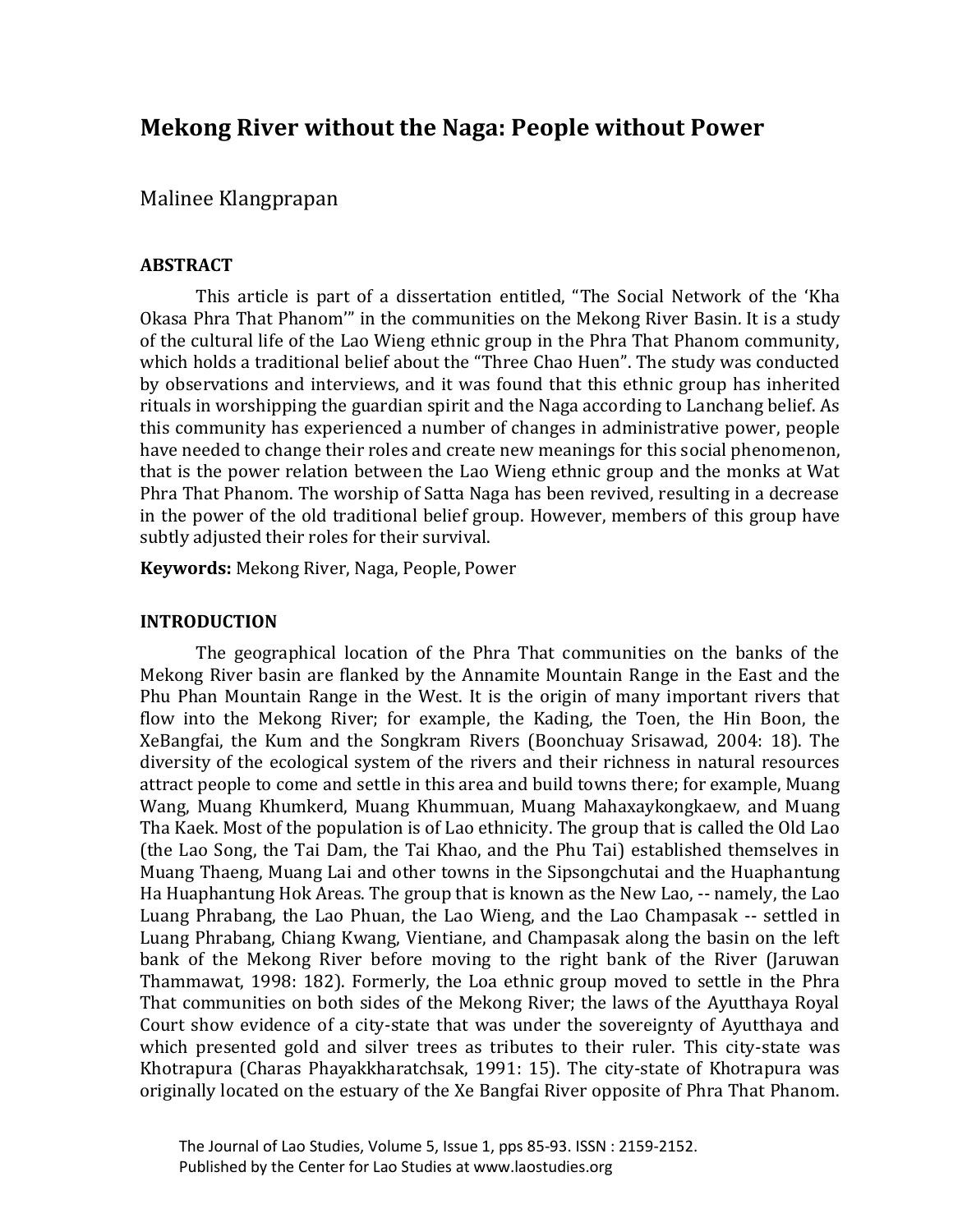Water erosion caused the banks of the river to collapse and the communities along the river banks thus had to move several times. The place where Phra That Sri Khotrapura or Phra That Mueang Kao was located was known as Marukkhanakhon.

King Siriboonsan (1751-1779) appointed Phra Boromracha (Ku Kaew) to rule the town of Marukkhanakhon and had the town moved to the right bank of the Mekong River. This location is now That Noi Sriboonreung Village on the Bang Huak Stream in That Phanom District (Suwit Therasaswat, 2006: 54). In 1786, Phra Boromracha (Phromma), a son of Phra Boromracha (Ku Kaew), became the ruler of the town succeeding his father. He felt that Marukhkhanakhon, currently in That Noi Sriboonrueng Village, had to face the problem of water erosion so he had the town moved North and re-established in Nong Chan Village, which is three kilometers from Nakhon Phanom Province. In the reign of King Buddhayodfachulalok, the king had the name Marukkhanakhon changed to Nakhon Phanom (Surachit Chantharasakha, 1999: 1945-1957). Its history shows that Nakhon Phanom used to be an important town during the LanXhang Period and had authority over a number of subsidiary towns in the lower basin of the Songkram River and on the banks of the Mekong River as well as over the That Phanom communities, which were, for example, Chayaburi, Tha Uthane, Arthamat or Arjsamath, Ramaratch, Raenu Nakhon, and That Phanom. This power also extended to the left bank of the Mekong River in Khumkerd and Khummuan and to the Vietnamese border. As the town expanded to include the communities on both banks of the Mekong River, this area became called the "Lao Wieng Cultural Zone" or Central Lao (Phuriphume Chomphunuch, 2006: 41). It had close ties with the Kingdom of LanXhang, which had Vientiane as its center of power. The above phenomenon demonstrates that one of the causes of the arrival of the Lao Wieng Cultural Group was political conflict, especially after the death of King Suriyawongsathamikaratch. Phra Khru Phonesamek led people from Vientiane to the South, close to the Cambodian border. Yet, they had to face another problem of having to pay a levy to the Cambodian rule so, a number of people moved back to settle near the Phra That communities on the banks of the Mekong River. After the Chao Anuwong episode, people had to move out of their settlements. In 1836, King Rama III ordered the ruler of the town of Thao Pia to urge approximately 4,000 people, who lived in the towns in the North-east of Lakhon or Nakhon Phanom and included Khummuan and Khumkerd on the left bank of the Mekong River, to come and settle on the right bank of the River. In 1846, a war between Siam and Annam broke out and there was a need for men to serve in the army. Siam thus moved about 3,000 Laotians from the towns of Phin, Tapone, Wang, Phabang and Nong to settle in Nakhon Phanom, Sakon Nakhon and Mukdahan, causing the left bank of the Mekong River to become deserted (Walter F. Wella, 1971: 179).

This research aims to study the social network of the "Kha Okasa Phra That Phanom" in the communities of the Mekong River basin. It is qualitative research conducted in accordance with folklore principles. The research process consists of the study of written documents in legends and folktales and the compilation of information collected from fieldwork, which was conducted in two ways: participating in the important homage rituals for the "Three Chao Sam Huen," and acting as an outside observer of the traditional merit-making ceremony of Phra That Phanom in That Phanom District, Nakhon Phanom Province Thailand, the Phra That Ing Hung meritmaking ceremony, the Phra That Phone merit-making ceremony in Suvannakhet, as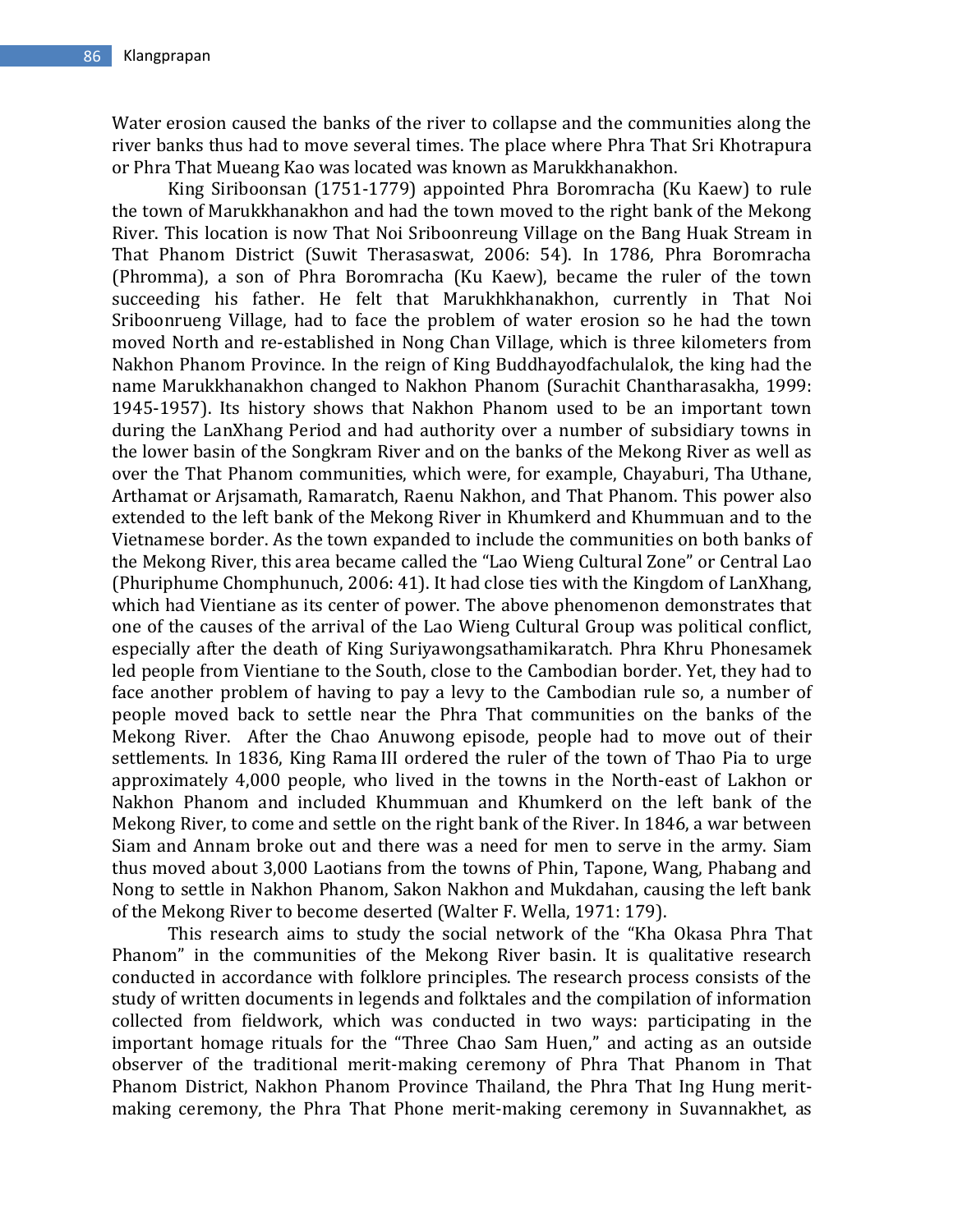well as the Phra That Tumphawang merit-making ceremony in Khummuan, Lao PDR. Interviews were conducted without a structure. The research is divided into two parts. The first part, relating to space, refers to the areas covered by fieldwork in the location of Wat Phra That Phanom Woramahawiharn in That Phanom District, Nakhon Phanom Province and the Kha Okasa Phra That Phanom communities, recorded in the Urungkhathat legend, in Nakhon Phanom Province and in the Lao PDR. The second part is related to information that has been used as the principle information for this research. This information is classified into two groups: (1) information in writing consisting of legends, stories, chronicles, stone inscriptions, official records of the Ratanakosin Period, records of foreigners, and (2) information gathered from informants and observations of activities. The required characteristics of key informants were that they had to be local scholars, monks or cultural leaders. The researchers employed two important concepts; the first one concerned power and authority, and the second concerned structuration (Gidden, Anthony, 1986). In order to reach a conclusion, the researcher filed the information into groups based on the issues studied, then analyzed the overall image according to the theory used for explaining cultural phenomena and drew conclusions according to the research objectives.

#### **The Lao Wieng Cultural Life**

The field works conducted in the Phra That Phanom community shows that the Lao Wieng Cultural Group settled on the banks of the Mekong River in the North from Wat Huawieng Rangsi to the South in the area of Soi Anurak Chedi, Soi Kuson Rasadakorn and Soi Prem Puchani. The people of the Phra That Phanom community have inherited the Mekong River culture from the people of the Kingdom of LanXhang in the past, and so they share social and cultural characteristics (Charuwan Thammawat, 1997: 18). As for the LanXhang social conditions in the old days, prior to the arrival of Buddhism in the reign of King Fa-ngum, most people believed in supernatural powers. The LanXhang Chronicles show that they worshipped the Phi Fa spirit, the Phi Thaen Spirit, and ancestral spirits as well as followed the beliefs of the Chinese since their borders were connected with China and they had had social contact for a long time (Khum Champakaewmanee et al., 1996: 25). The belief in Phi Thaen coincided with the "power and authority" concept. "Thaen" is a symbol of power, having kings, Thaen's offspring, as representatives of that power. The belief in Thaen was created as a way of building up the acceptance of kings. This power and authority were formed by an awareness of the people in the group that their leaders or rulers were blessed with power and the right to rule. These were the characteristics of those who were superior to common people. The relationship between the ruler and the ruled was power related, and involved fights and negotiations, which were narrated in tales and legends and is concluded below.

**Belief in spirits:** this belief is meaningful to existence at both the family and the community level (Charuwan Thammawat, 1985: 31).

The respect for the Phi Fa and Phi Thaen spirits is evident in Lao folk literature. For example, in the stories of Pheun Khun Borom, Thao Hung or Chueng and Phraya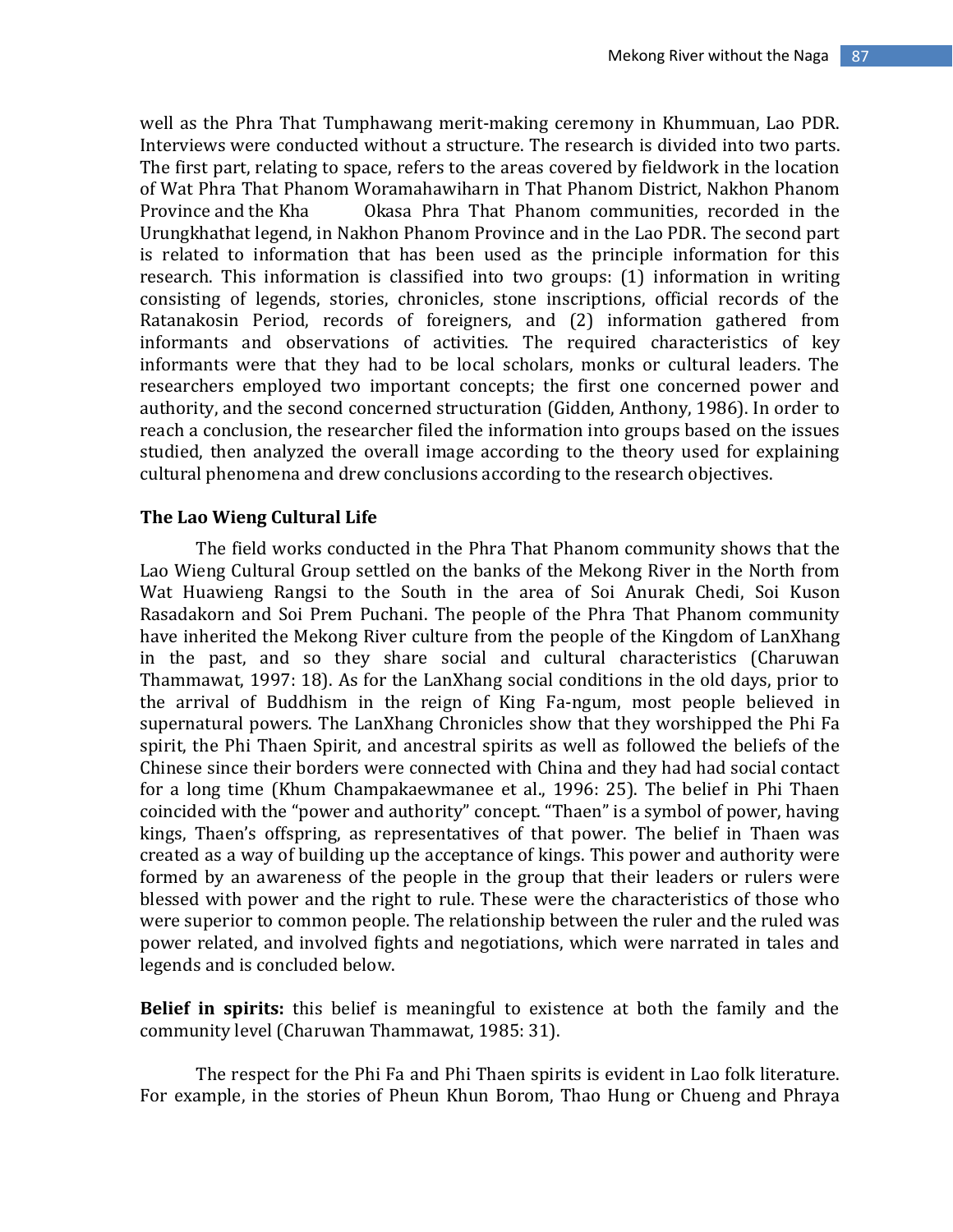Khunkhak (King of Toad)*.* Phi Fa and Phi Thaen represent the deities in heaven who gave birth to leaders, human beings, animals and all things in the Universe. They could do good and bad to human beings if these human beings fail to observe social conventions. Therefore, people, town rulers and kings all had to submit themselves to these spirits. The preparations for a feast for the spirits originated from the belief that all natural entities -- the land, water, vegetation, animals, and human beings -- existed in the world because of the power of the Phi Fa or Phi Thaen. They gave, protected and destroyed lives. It was a household practice that, when having a meal or drinks, a small set of food or drink had to be offered to the spirits first. Beliefs in the spirits, particularly the Phi Thaen, played a significant role in the way of life of the Lanchang people because they believed that the Thaen played a major role in designing and controlling human fate and human social status would vary according to the wish of the Thaen. This allowed the ruling class to exploit the belief to establish their rights. Kings were believed to be the Thaen's heir, sent by their father to rule human beings. This belief started in the reign of Khun Borom, making it possible for LanXhang rulers to control the people of the kingdom which consisted of a variety of ethnic groups and cultures and to make them co-exist in peace under the one fate that held them together, the Thaen. There was also Phi Mahaesak or Phi Arak, the guardian spirit, believed to maintain the country's peace and normality. Whenever there were uprisings, there would be a ceremony organizing the installation of the community's pillar to ensure it was securely fixed, and then all the turmoil would subside (Kusuma Chaiwinit, 1980: 30).

On May 13th, 2011, during the fieldwork conducted in That Noi Village, That Phanon District, the researcher found that the performers of the ceremony connected their rituals with the legends of Marukhanakhon and of Srikhotraboon Kingdom; this could be seen in BanThat Phanom Nuea, Ban Laksila and Ban That Noi. They also adapted and combined their beliefs about Phi Mahaesak and the Naga or the mythical serpents. During the ceremony, they referred to the Naga by the name of Chao Tong Kwang and the Three Chao Huen, who protected Phra That Phanom. Each year, villagers organized three rites -- one on the third waxing moon night of the sixth lunar month, another on the eleventh waxing moon of the same lunar month, and the third on the thirteenth waxing moon night. At present only the Nang Thiam (the medium between Phi and people) survives as most of the ritual performers have died. The rituals lacked support from local administration, forcing the number of participants in the rituals to decrease. Nevertheless, the way of life of the communities along the banks of the Mekong River was also related to snake worship. This can be seen in the pottery found from the excavation of the archaeological sites in Baan Chieng in UdonThani Province. The pottery, approximately 3,600 years old, features sketches and colored drawings of reptiles. This shows that the ancient communities in the Mekong River basin in the Upper Northeastern Region had worshipped serpents since the Pre-historic Period, as well as worshipping spirits; this has continued to the present.

**Belief in the Naga:** Humphan Ladthanawong (2008: 20-25) states that there is evidence of two strands regarding a belief in the Naga.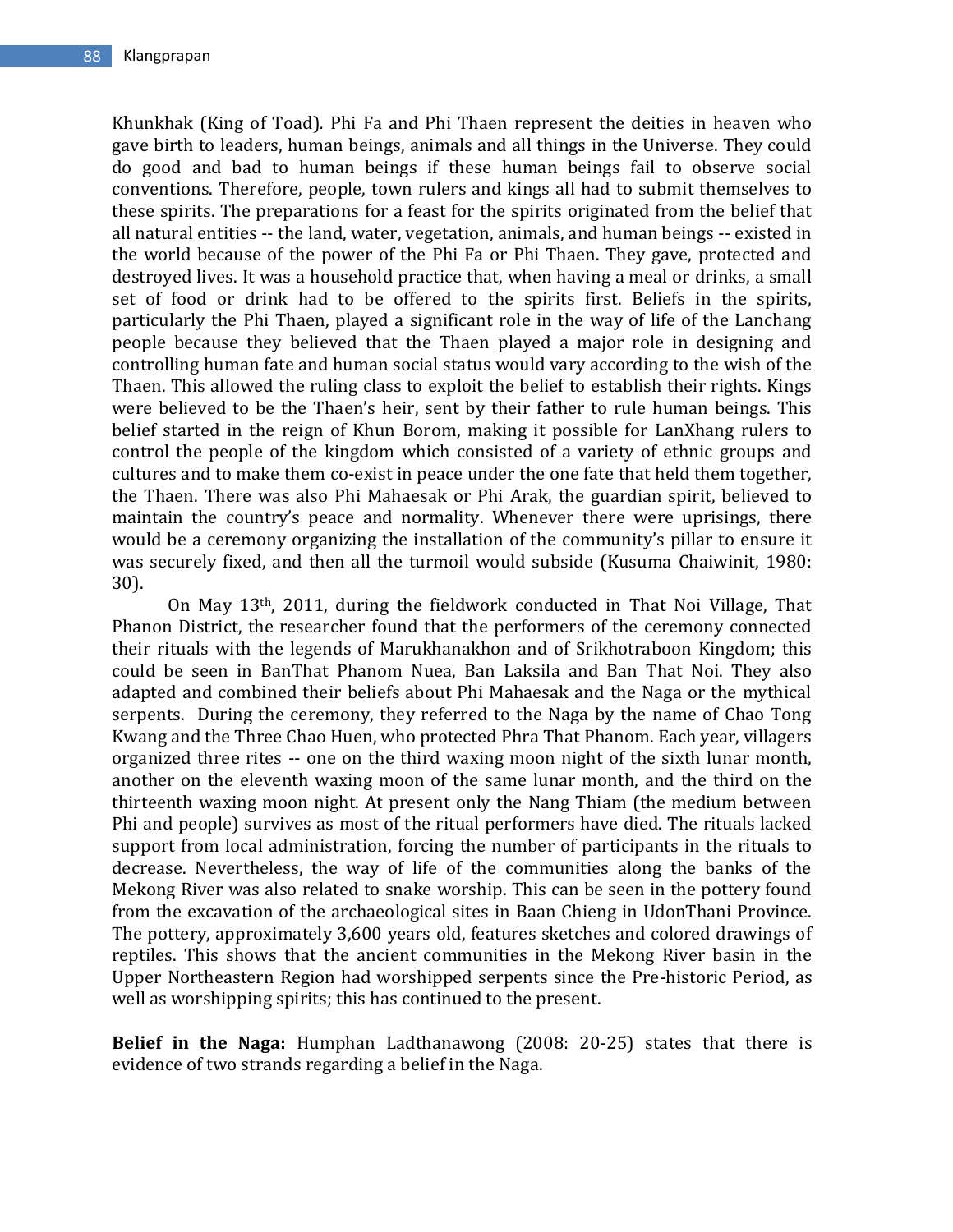The first strand is related to their ancestral belief before the acceptance of Buddhism as their religion; the other shows the Buddhist influence, which came from India. The first strand believes that the ancestors of the Laotians were descendants of the Naga. It is believed that the Naga were snake-like creatures with a crest on their heads. They were sacred and had miraculous powers. They lived in all types of water sources -- rivers, streams, lakes, bogs and ponds. There are many legends about the birth of the Laotians and many of these legends are related to the Naga. One of the legends says that the Naga were the ancestors of the Tai Lao people; for example, the Laotians in Vientiane are believed to be related to the Naga. It is said that in Vientiane is a burrow of the Naga in a temple. Whenever the country was in trouble, people in Vientiane would strike the Mak Khaeng drum (solanum torvum drum) and troops of Naga would emerge from this hole to help chase away their enemies. Later, there was a story about a war between Laos and Siam in the reign of King Taksin. The Siamese army heard about the the Naga's burrow and the Siamese soldiers were sent to close the opening by building the Phra That structure on top of the hole so that the Naga could not emerge. This Phra That was assumed to be Phra That Dam (Black Phra That), located in the centre of Vientiane. So, the Tai Lao people's belief in the Naga was that of the people who lived close to water sources. The Naga were connected with their way of life. The Naga would be able to provide answers and solutions to the problems of their group and has, since then, become the symbol of their communities.

The second strand is a combination of the belief in the Naga in Buddhism with the first strand of belief. The Naga, in the second strand of belief, were believed to be sub-humans who lived in the Underwater World, called Maung Badan. Many literary works related to Buddhisms presence during this belief in the Naga. An example is the Jataka story about the Ten Previous Lives of the Lord Buddha. It was believed that before Prince Sitthatha attained Enlightenment to become the Lord Buddha, he had been born as animals in his many previous lives. In one of these lives, he was born a Naga, named Phraya Phurithat, who had led an austere life in order to make merit that would contribute to his final life when he would be able to achieve Enlightenment. Another legend is related to the ordination of Buddhist monks. The word "Naga" is used in the ordination ceremony to call on the man who is to be ordained. This comes from a story when, during the time of the Lord Buddha, a Naga wished to be ordained as a Buddhist monk but his wish could not be granted as a Naga was not human. So, he asked for permission from the Lord Buddha to make use of the word Naga at the ordination ceremony as an assertion of his strong faith in Buddhism. Therefore, Naga serpents have been closely connected with Buddhism.

Images of the Naga have been presented in Buddhist art and in ordination halls and vihara buildings as a way of warding off threats to Buddhism. Naga images can be seen in architectural decorations; for example, Gabel apex, a decoration on the roof ridge of an ordination hall or a Vihara building, Naga-shaped stairways and bridges as well as wriggling Naga designs. The tie between the Naga and the inhabitants of the Mekong Basin, both those of the LanXhang Kingdom and the people in the Northeast of Thailand, has run deep in their blood, as can be seen in their saying, "the Mekong River without the Naga, and rice lacking rain causes people to die". In literature, the Naga are the Mekong River Basin's cultural symbol, as can be seen in the stories of Pha Daeng and Nang Ai. The story about the origin of a land with large water sources, for example,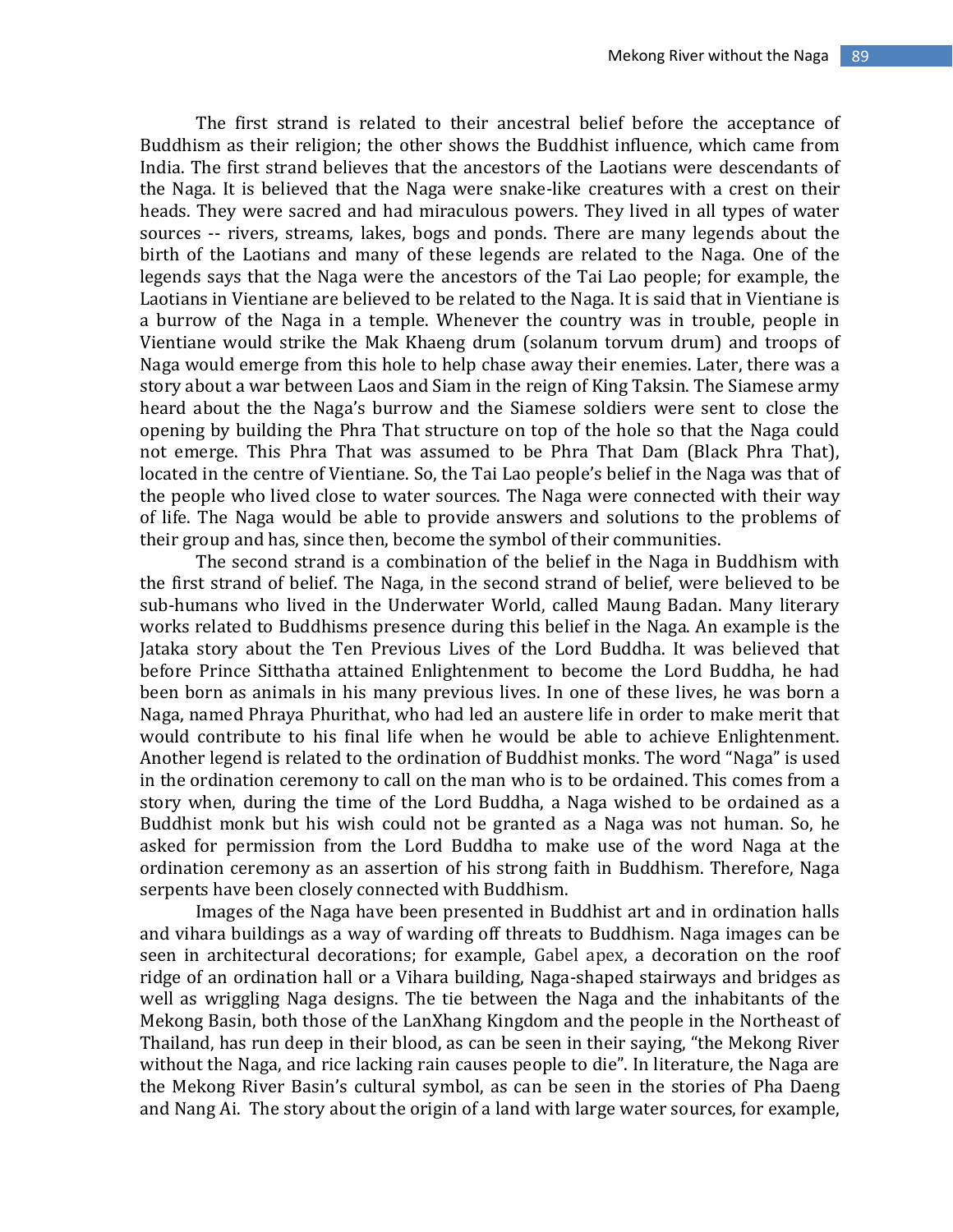Nong Harn Noi Reservoir in Kumphawapi District in Udon Thani Province and Nong Harn Luang Reservoir in Sakon Nakhon Province, reflects the community's culture, its ethnic groups and administration. Its literature responds to the beliefs of local Northeastern society in the way that it combines the belief in spirits, the Naga and Buddhist philosophy.

The belief in the "Naga" shows the condition of pre-historic society when human beings had to depend on one another in order to survive. To ensure strength and security in society or a group of people, there was the need for man power, companions and followers. Most importantly was a sense of trust. Leaders had to establish close ties, starting from ties within the family, which were associated with blood and marriages. The Naga were classified into family groups: seven Naga families, 15 Naga families, and 24 Naga families; they were assigned to protect islands, cataracts, water resources and mountains. This was seen as a way of assigning them to protect the ecological system of an agricultural or farming society that depended on water.

The most important concept that was derived from the social background of the communities on the banks of the Mekong River is connected with the major concept related to the spirit of the household or the spirit of the community, which was the most valuable entity or power in a community. It was the centre of a unified spirit that contributed to the mutual thinking, the same way of life and the same way of behavior, no matter if it were in a village or in a town (Jaruwan Thammawat, 1998: 206-208). The major components of each town community were Kong Din (the earth) and Kong Nam (water territories), houses, temples and palaces. A town community grew from settlements that were supported by these factors -- the land and water blessed with fertility and animal food, together with high quality, wise and virtuous human beings. The land and water territories thus became symbols of the economic way in both eking out a living (cultivating) and earning a living (gathering products from nature). Houses and palaces were symbols of man power, consisting of people and leader, town rulers and kings. Temples were a symbol of invisible power, intelligence and religious teachings that were developed into social ideology and laws to regulate towns and communities. The Naga were thus a symbol that was related to the spirit of a house or the spirit of a town, which was developed into ideology and customs. There were many rites that were related to the Naga, for example, the belief that the Lai Heua Fai ceremony or an illuminated boat process along the river would make it rain appropriately to the season. This is because the illuminated boats that floated along the river would cause the Naga in the river to become hot so they would escape to the sky carrying the water with them. In the sixth month, the water on the earth would dry up. People would thus fire Bung Fai rockets during a ceremony in request of rainwater, asking Phraya Thaen to order the Naga to return the water to the earth. When Buddhism arrived in the Mekong River basin, the meaning of the illuminated boat procession was changed to paying homage to the Lord Buddha's footprint, which the Lord Buddha had pressed on the riverbank at the request of the Naga.

The belief related to the Naga is thus related to the water in the rivers and rains in the sky, which were major elements for living in an agricultural society. The Naga symbolizes abundance, and were a part of Buddhist rites; they were protectors of Buddhism and administrators of social order. They served as a medium of the power relations between receivers and givers, between those deprived of power and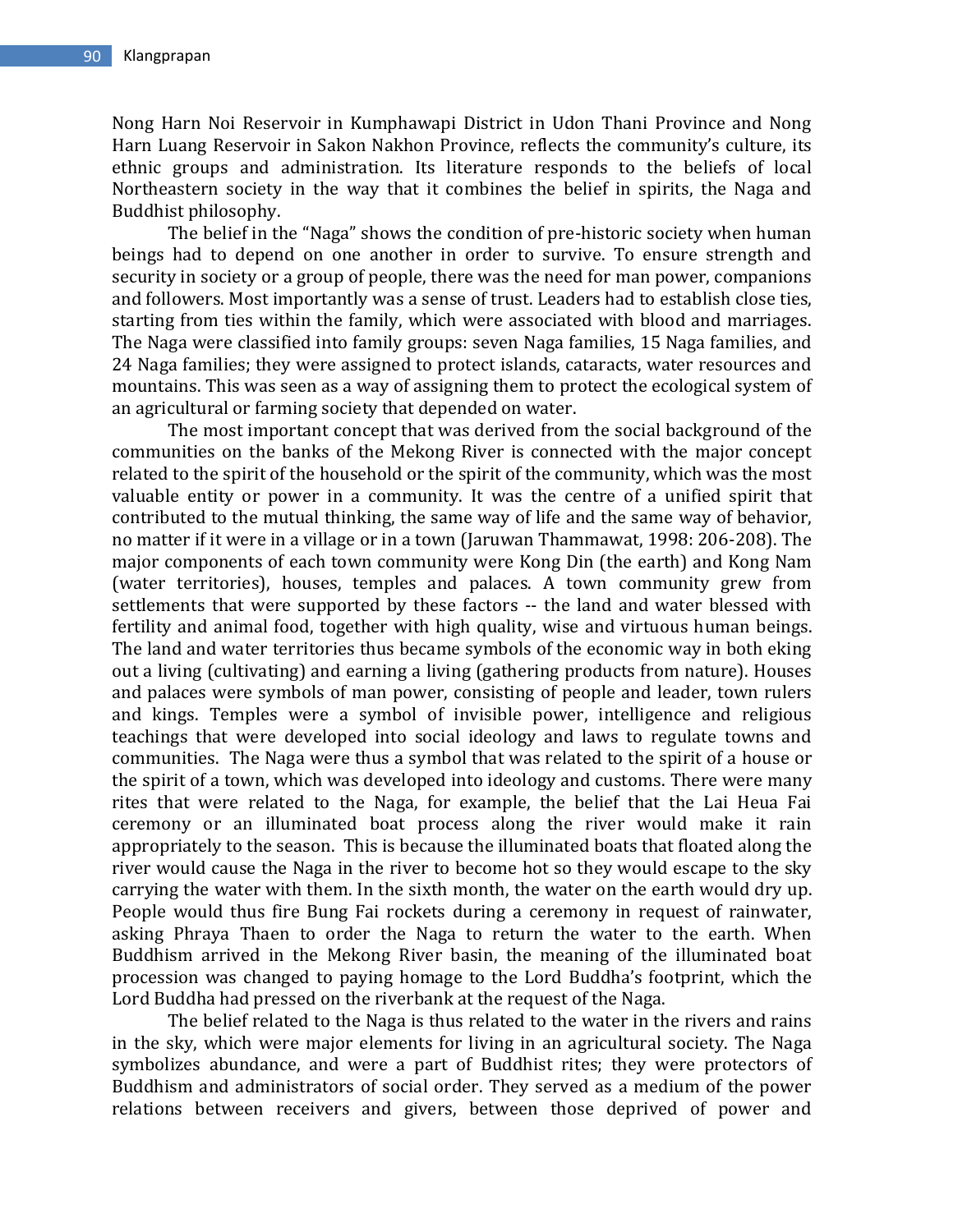opportunity and those who had more chance or were more powerful. They played a role in traditional belief and in a new religion, Brahmanism, which believed that the Naga was the King of the Underwater World. A Naga, Ananthanagaratch, served as the throne of the God Narai from which originated the legend of the God Narai Reclining on the Ocean. Wasukri Naga was used as the sash of the God Shiva. In Buddhism, the word Naga was used at the ordination ceremony. The Naga were like the rainbows that connected the way of life of people on both banks of the Mekong River. The river was therefore not a geographical or political boundary; socially, people in these communities held onto their clanship or family relationships, which had been created by their ideology about the "Naga".

Their continued rituals and rites and their sacred places were all filled with stories that reflected their beliefs and a way of life that was tied to the Mekong River, for example, the illuminated boat procession. The beliefs related to this ceremony are divided into two groups. The first group is about the story of a white crow. Before the white crow returned to heaven, his five children asked him to impress his footprint on a stone slab for them to pay respect to. The white crow told his children to light candles in cups or plates and let them float along the river on the full Moon night in the eleventh month every year. The candlewicks were made in the shape of a crow's foot as a way of paying respect to the white crow. The second group connected the belief in Brahmanism with that of Buddhism, believing that the illuminated boat process was for paying homage to the Lord Buddha's footprint, to the Brahma God, to Phra That Chulamanee and to Ganga the Goddess of rivers. It also included a belief in paying respect to the Naga which was the giver of water for life, agriculture and fishery, and which was based on their respect for nature. Evidence shows that the first illuminated boat procession along the Mekong River was organized in Vientiane during the reign of King Suriyawongsathamikaratch.

According to the travel record of Van Wusthof, a Dutch trade envoy, the ceremony was organized on the fifteenth waxing moon night or the first waning moon night of the twelfth lunar month when two hundred boats floated along the Mekong River. They were illuminated by candlelight. Three boats were made into the square That structure decorated with well lit candles (Sila Veravong, 1996: 39). From this evidence, Nakhon Phanom, as a major city in the Kingdom of LanXhang, is assumed to have organized the illuminated boat procession to follow the tradition of the LanXhang Kingdom. It is evident in the Heet 12 or jaa reet 12 (traditions) that, at the end of the Buddhist Lent, people came to make merit and present wax castles to the temples, organized a boat race and an illuminated boat procession, which were the tradition of the communities close to the river (Preeya Saenthaweesuk, 1996: 76-79). Besides, the Heet 12, Kong 14 also states that it was a tradition for kings in ancient times to make their vassals, in large and small towns, organize and illuminate a boat procession along the river in the twelfth month to pay homage to the fifteen families of the Naga in the Mekong River (Jaruwan Thammawat, 1986: 162). The geographical location of the communities along the banks of the river and people's dependence on the river for their livelihoods contributed to the beliefs and the continuation of the ceremony.

#### **Revival and Change**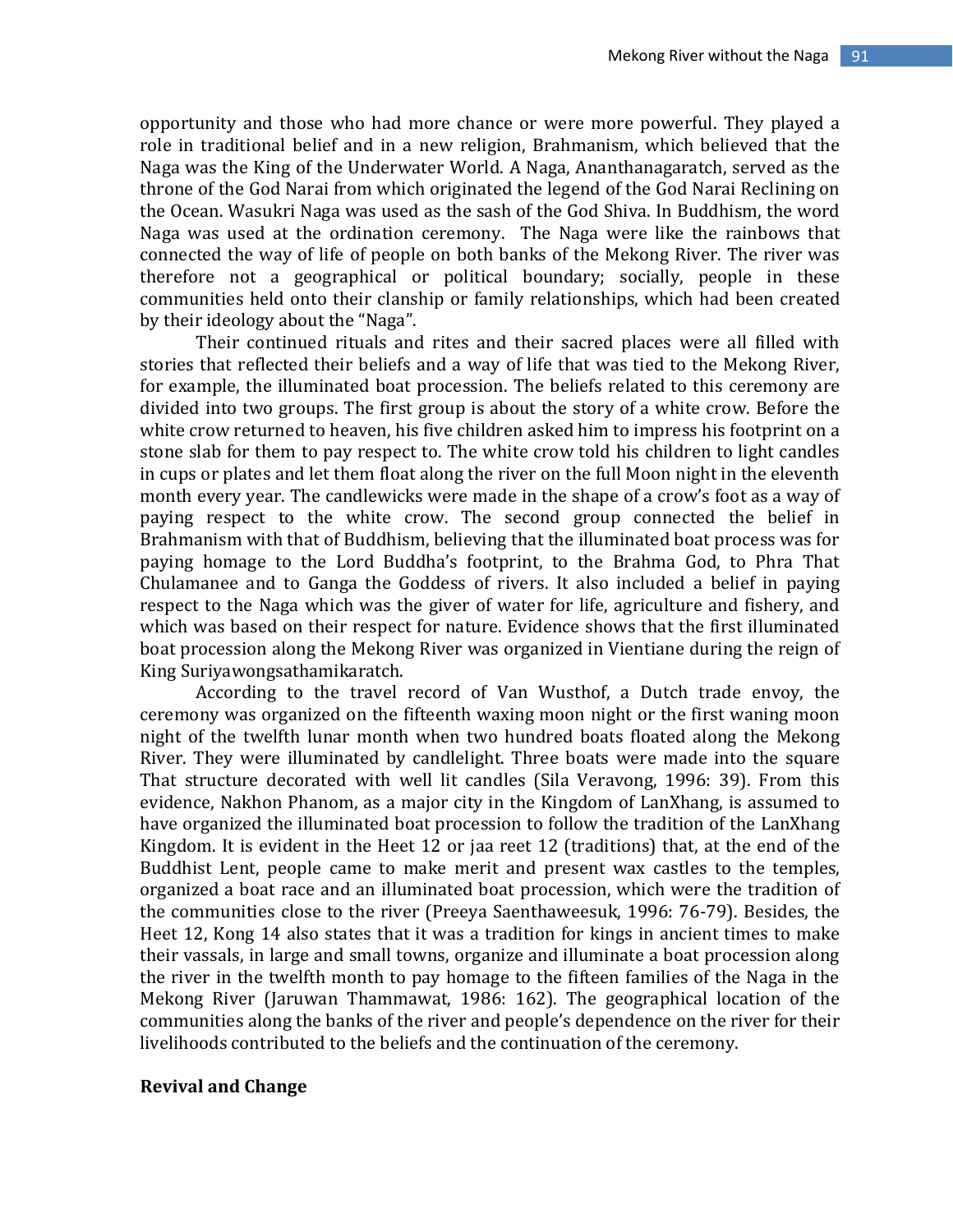The Kingdom of LanXhang declined in the reign of King Thonburi, or King Thaksin the great. This resulted in changes in the power of the communities on the banks of the Mekong River. In the reign of King Rama V, the power relations, cultural differences and political conflicts all emphasized an awareness of separation -- people living in the Mekong River basin being classified as the "Lao". With the influx of Western Imperialism, the Siamese court tried to centralize its power and promoted nationalism. The monarchy and religious institutions revived the relationship with the Mekong basin through a "duality of structure" by spreading the Dhammayutika Buddhist Sect to the Northeast, where most of the monks followed the conventions of the LanXhang Kingdom. This social phenomenon affected the Loa Wieng group, which held strong beliefs in Phi Arak or the Three Phi Chao Heun. The Dhammyuttika monks thus tried to establish a relationship with the new ethnic groups that had just arrived, for example, the Chinese, and revived a ceremony organized to pay respect to Satta Naga as a way of decreasing the power of the Lao Wieng group that worshipped the Three Chao Huen. This can be seen in the change in the rite organized to pay respect to Phra That Phanon; it was a way of moving the worshippers of the Three Chao Heun or the Lao Wieng ethnic group to organize such a rite in the communities on the banks of the Mekong River, far away from Wat Phra That Phanom.

The researcher consider that the cultural life of the Loa Wieng communities was attached to the river, therefore, the people had a tendency to adopt and employ superstition to control invisible and unpredictable powers. As Kirsch (1967) states, the religious system of Northeastern society does have Theravada Buddhism as the only major component but it is a religious system that has been derived from the syncretism of old religious components, which believes in animism, and new religious components that had come from India to the Suvarnabhumi Peninsular. These new religious components are Theravada Buddhism and Folk Brahmanism. There are overlapping components of the old beliefs about ghosts and the supernatural; there are changes and a mixture between Buddhism, Brahmanism and the spirits like the Three Chao Heun, which was originally Phi Arak or the guardian spirit, being changed into the Naga, the spirit of the river, to protect Phra That Phanom. Beliefs and religions are the cultural life that has an overlapping "power" in the cultural dimension. The Naga provided a tie that connected the communities on the banks of the Mekong River, so it can be said that the Mekong without the Naga is like a human being without power.

### **ACKNOWLEDGEMENT**

This research would not have been possible without the valuable advice of Assoc. Prof. Dr. Jaruwan Thammawat and Asst. Prof. Dr. Arth Nanthajakra. I truly appreciate the kind and valuable suggestions offered by Prof. Suwit Theerasasawat, Asst. Prof. Dr. Choopug Suttisa, and Asst. Prof. Somcharti Maneechot. The author has learned how to conduct research for public benefit thanks to them. Furthermore, for their sincere support and assistance, my thanks goes to the informants from the networks of the Phra That Phanom community; the Phra That Tum Phawang community; the Phra That Sikhottabong community in Khammouane Province, Lao PDR; and the Phra That Phon community, and the Phra That Ing Hang community in Savannakhet Province, Lao PDR.